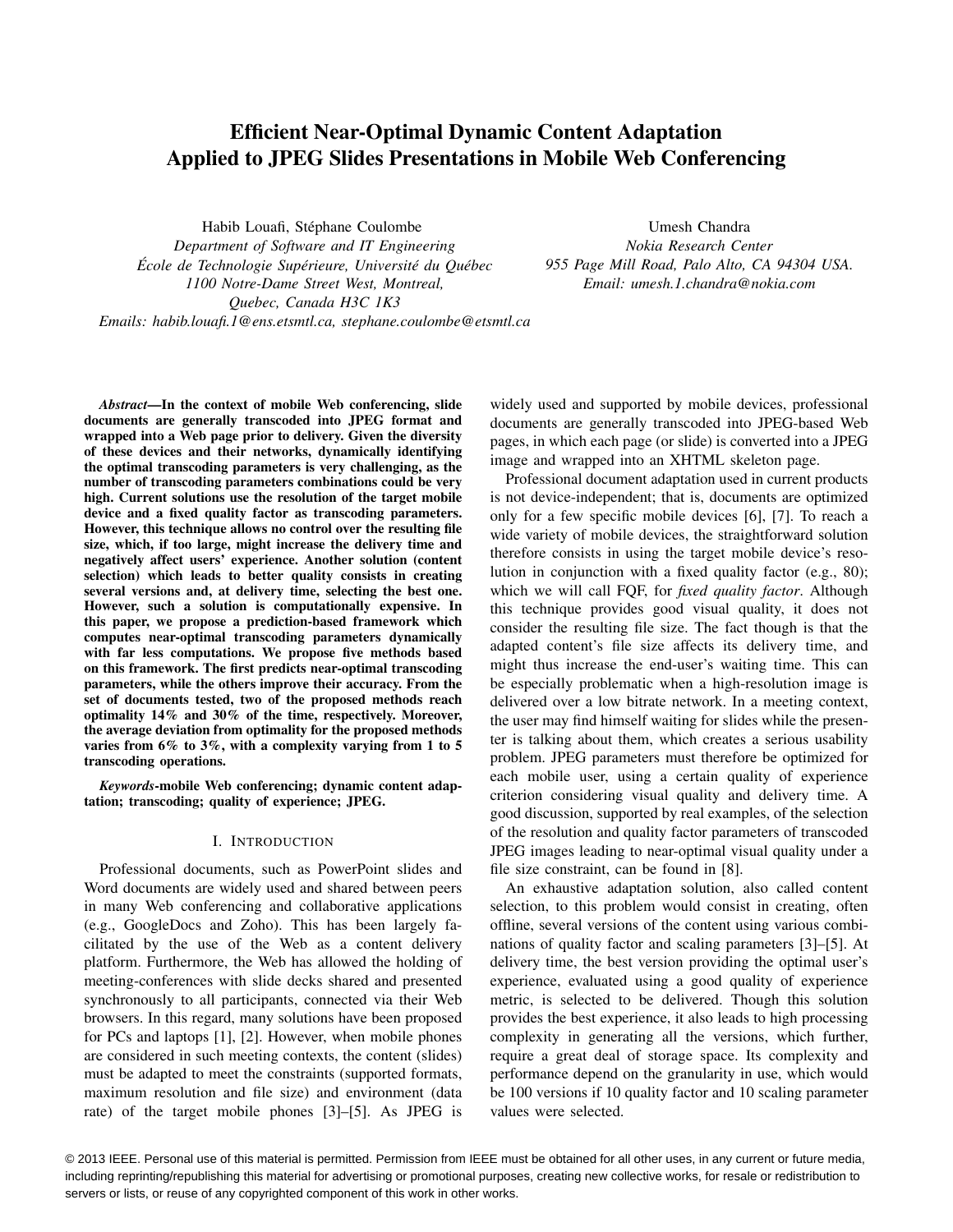In this paper, we propose a prediction-based framework which has the advantages of the two previously presented approaches (exhaustive and FQF), but not their drawbacks. This framework, which is based on quality and file size predictors of JPEG images subject to changing their resolution and quality factor [8]–[10], enables us to identify nearoptimal (compared to the exhaustive method) transcoding parameters at delivery time without performing exhaustive transcodings. We present several methods based on this framework. The first one, which is presented in [11], predicts near-optimal transcoding parameters, while the others, are variants of the first one, but with improved accuracy. Each method offers an interesting compromise between performance (how close it is to the optimal quality of experience) and complexity (number of transcoding operations required).

We show that the quality of the content adapted using this framework is near-optimal. From the set of documents tested, two of the proposed methods reach optimality 14% and 30% of the time, respectively. Further, the average deviation from optimality for the proposed methods varies from 6% to 3%, with a complexity varying from 1 to 5 transcoding operations, which makes them very appealing.

This paper is structured as follows. In section II, we present the problem statement. In section III, we propose metrics for evaluating the quality of experience. Section IV details the proposed prediction-based framework as well as various methods based on that framework. In section V, we present the experimental setup used to validate the proposed methods. The experimental results are presented and discussed in section VI. Finally, section VII concludes the paper.

#### II. PROBLEM STATEMENT

Let  $C$  be a professional document (e.g., PowerPoint or Word document), which is normally composed of a set of pages (or slides)  $c_k$ . Formally,  $C$  can be written as follows:  $\mathcal{C} = \{c_k\}_{k=1}^n$ , where *n* is the total number of pages that compose  $C$ . For a given page  $c_k$ , referred to here as the original content, let  $W(c_k)$  and  $\mathcal{H}(c_k)$  be its width and height, in pixels, respectively.

To be rendered by the target mobile device, the original content must be adapted. To achieve this, different transcoding parameters values can be used for each page.

In the following, we will consider the adaptation of slides decks into JPEG-based Web pages. The embedded JPEG image's quality and file size are affected mainly by two parameters: resolution and quality factor. Let  $\mathcal{P} = \{(z, QF)\}\$ be the set of transcoding parameters couples that can be used to adapt the original content, where  $0 < z < 1$  and  $0 < QF < 100$  are the scaling parameter (*zoom*) used to adjust the resolution of the embedded JPEG image and its target quality factor, respectively. In other words, the whole slide is adapted into a Web page that contains only one JPEG image; which is transcoded using the two parameters under consideration, z and QF.

We define  $\mathcal T$  as the transcoding operation that adapts the original page  $c_k$  (slide) into a JPEG-based Web page using the transcoding parameters  $z$  and  $QF$ , as follows:

$$
\mathcal{T}: \mathcal{C} \times \mathcal{P} \to \mathcal{C}^{z, QF}
$$

$$
c_k \times (z, QF) \mapsto c_k^{z, QF}
$$

where  $\mathcal{C}^{z, QF}$  is the set that contains all the possible adapted content versions that can be created by  $T$  from  $C$ , using all parameters from  $P$ .  $c_k^{z,QF}$  represents the adapted content version of  $c_k$  created using z and  $QF$ .

Let D be the target mobile device and  $W(D)$ ,  $\mathcal{H}(D)$ and  $S(D)$  be its maximum permissible image width, image height and file size (in bits), respectively.

From the set of adapted content versions that can be created from  $c_k$  using  $\mathcal T$ , only a subset can be rendered by D. Let  $\mathcal{R}_{c_k}^D$  be the set of transcoding parameters couples that can be used to create these renderable versions:

$$
\mathcal{R}_{c_k}^D = \left\{ (z, QF) \mid \mathcal{S}(c_k^{z, QF}) \le \mathcal{S}(D) \text{ and}
$$
  
 
$$
z \mathcal{W}(c_k) \le \mathcal{W}(D) \text{ and } z \mathcal{H}(c_k) \le \mathcal{H}(D) \right\}
$$

where  $\mathcal{S}(c_k^{z,QF})$  is the file size of the adapted content  $c_k^{z, QF}$ . Since there could be multiple transcoding parameters' couples leading to versions renderable by  $D$ , the objective is to compute the ones that maximize the user's quality of experience, which we denote here by  $\mathcal{Q}_E(c_k^{z,QF}, D)$ , and which will be defined in the next section. The optimal parameter values are given by:

$$
(z^*(c_k, D), QF^*(c_k, D)) = \underset{(z, QF) \in \mathcal{R}_{c_k}^D}{\arg \max} \mathcal{Q}_E(c_k^{z, QF}, D) \tag{1}
$$

Note that there may be several solutions to (1). In this case, the parameters leading to the best visual quality are arbitrarily selected.

#### III. QUALITY OF EXPERIENCE EVALUATION

The quality of the delivered adapted content, as experienced by the end-user, is determined by three elements [12]:

- 1) The quality of the content at the source, that is, the quality of the adapted content before delivery.
- 2) The quality of service  $QoS$ , which is affected by the delivery of the adapted content over the network.

3) The human perception regarding the adapted content. The first and third elements express how the content is appreciated visually (visual quality), while the second expresses the impact of the total delivery time on the appreciation of the content (transport quality). That is, the quality of experience of the adapted content  $(Q<sub>E</sub>)$  can be expressed by two factors: its visual quality  $(Q_v)$  and transport quality  $(Q_T)$ . Based on these two factors, we propose an evaluation of the quality of experience  $\mathcal{Q}_E$  as follows:

$$
\mathcal{Q}_E(c_k^{z,QF}, D) = \mathcal{Q}_V(c_k^{z,QF})\mathcal{Q}_T(c_k^{z,QF}, D)
$$
 (2)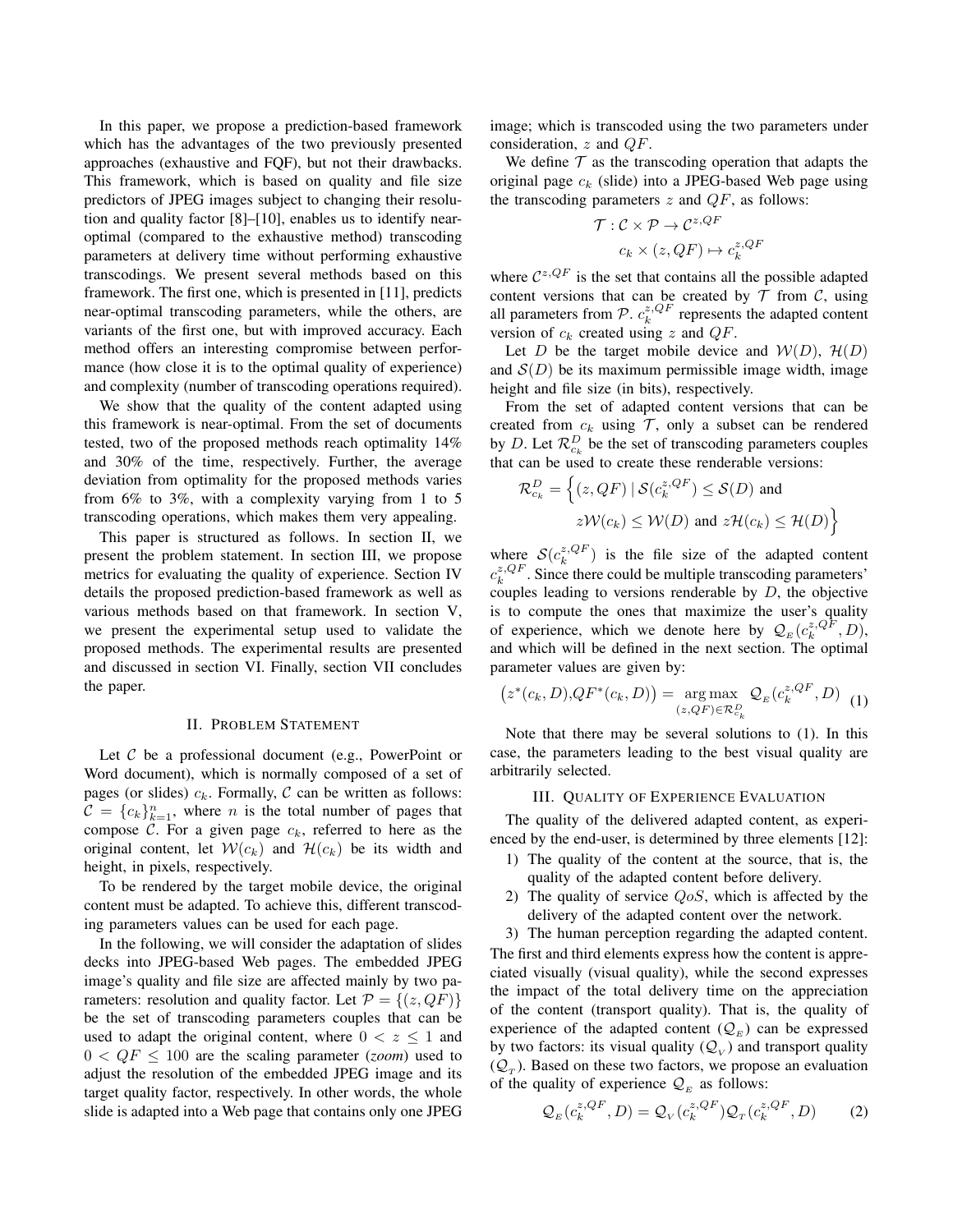where  $\mathcal{Q}_{V}(c_k^{z,QF})$  and  $\mathcal{Q}_{T}(c_k^{z,QF}, D)$  are limited to the interval [0,1], and represent the visual quality and the transport quality, respectively. As discussed in [11], we propose the product of  $\mathcal{Q}_{V}$  and  $\mathcal{Q}_{T}$ , rather than the sum, to prevent large disparities in  $\mathcal{Q}_{V}$  and  $\mathcal{Q}_{T}$  from being able to produce a high  $\mathcal{Q}_E$ . Indeed, the product is more suitable in this context than the sum, since  $\mathcal{Q}_{V}$  and  $\mathcal{Q}_{T}$  are not compensatory. For instance, sending a very aggressively compressed JPEG image will result in  $Q_T \approx 1$  (very lightweight image) and  $\mathcal{Q}_{V} \approx 0$  (very distorted image). In this case, the sum will be close to 1 (which is misleading), while the product will be close to 0, which is more reasonable. In fact, before combining two or more attributes to get a single measure that reflects the nature of the problem in context, these attributes should first be classified into compensatory and non-compensatory attributes. This helps identify the attributes that can be summed (compensatory ones) from the others. This aspect is widely studied in the marketing and decision making fields [13], [14].

Although further research and validation are required to establish a metric that accurately matches the user's experience, the proposed metric is adopted here to illustrate the benefits of performing prediction-based dynamic content adaptation over existing methods. Similar benefits are expected with other metrics which consider a compromise between visual quality and delivery time.

# *A. Visual Quality Evaluation*

Since the adapted content is a Web page that contains a single JPEG image, the adapted content's visual quality corresponds to the visual quality of that JPEG image. We have:

$$
\mathcal{Q}_{V}(c_{k}^{z,QF}) = \mathcal{Q}_{V}(\mathcal{I}_{k}^{z,QF})
$$
\n(3)

where  $\mathcal{I}_k^{z,QF}$  is the transcoded JPEG image that is embedded in the adapted content (Web page)  $c_k^{z,QF}$ . It is created from  $c_k$  using the transcoding parameters z and  $QF$ . The visual quality of the embedded image can be evaluated using a full-reference objective metric such as PSNR or SSIM [15].

# *B. Transport Quality Evaluation*

The second factor that affects the user's quality of experience is the transport quality. The latter is affected by the total delivery time, which is comprised of the time required to perform the adaptation operation plus the time taken by the adapted content to reach the target mobile device. The total delivery time,  $T_d$ , can be defined as:

$$
T_d(c_k^{z,QF}, D) =
$$
  
\n
$$
\frac{S(c_k^{z,QF})}{N_B(D)} + N_L(D) + S_L(D) + T_L(c_k^{z,QF})
$$
 (4)

where:

• 
$$
\mathcal{S}(c_k^{z,QF})
$$
 is the file size in bits of  $c_k^{z,QF}$ .



Figure 1. Transport quality behaviour of a given user ( $\alpha = 5s$  and  $\beta = 10s$ 

- *D* is the target mobile device and  $N_B(D)$  and  $N_L(D)$ are the bit-rate and the latency of the network to which it is connected, respectively.
- $S_L(D)$  is the server latency. For a device D, it represents the time spent by the request in the server (e.g., in the queue) waiting to be processed. It is affected by the performance of the server and the number of users' requests waiting to be processed.
- $T_L(c_k^{z,QF})$  is the transcoding latency. It represents how long the adaptation operation takes to complete. It depends on the original content  $c_k$  and the transcoding parameters  $z$  and  $QF$  in use. It can be estimated based on past transcoding operations. On high-end computers, this value should be small.

The transport quality is inversely proportional to the total delivery time. We propose its evaluation using a *Z-shaped built-in membership function* (Zmf) [16]. This function expresses the behaviour of the end-user's appreciation of (or frustration with) the adapted content as a function of its waiting time. An example of such a behaviour is depicted in Fig. 1. In fact, the appreciation or frustration varies from one individual to another, which is why the values of  $\alpha$  and  $\beta$  (see Fig. 1) are used. The value of  $\alpha$  expresses the period of time during which the end-user is fully satisfied with the response time. The appreciation is reduced to 50% when the response time is at  $(\alpha + \beta)/2$  and when it reaches the value of  $\beta$ , the appreciation falls to zero. Formally, we have:

$$
\mathcal{Q}_T(c_k^{z,QF}, D) = \text{Zmf}(x, [\alpha, \beta])
$$
\n
$$
= \begin{cases}\n1, x \le \alpha \\
1 - 2\left(\frac{x - \alpha}{\beta - \alpha}\right)^2, \alpha \le x \le \frac{\alpha + \beta}{2} \\
2\left(\frac{x - \beta}{\beta - \alpha}\right)^2, \frac{\alpha + \beta}{2} \le x \le \beta \\
0, x \ge \beta\n\end{cases}
$$
\n(5)

where  $x = T_d(c_k^{z,QF}, D)$ .

# IV. PROPOSED METHODS AND MODELS

In this section, to solve (1), we present a predictionbased framework that computes near-optimal transcoding parameters compared to those that can be obtained by an exhaustive method. This framework can be used by various methods, with each having its specific performance and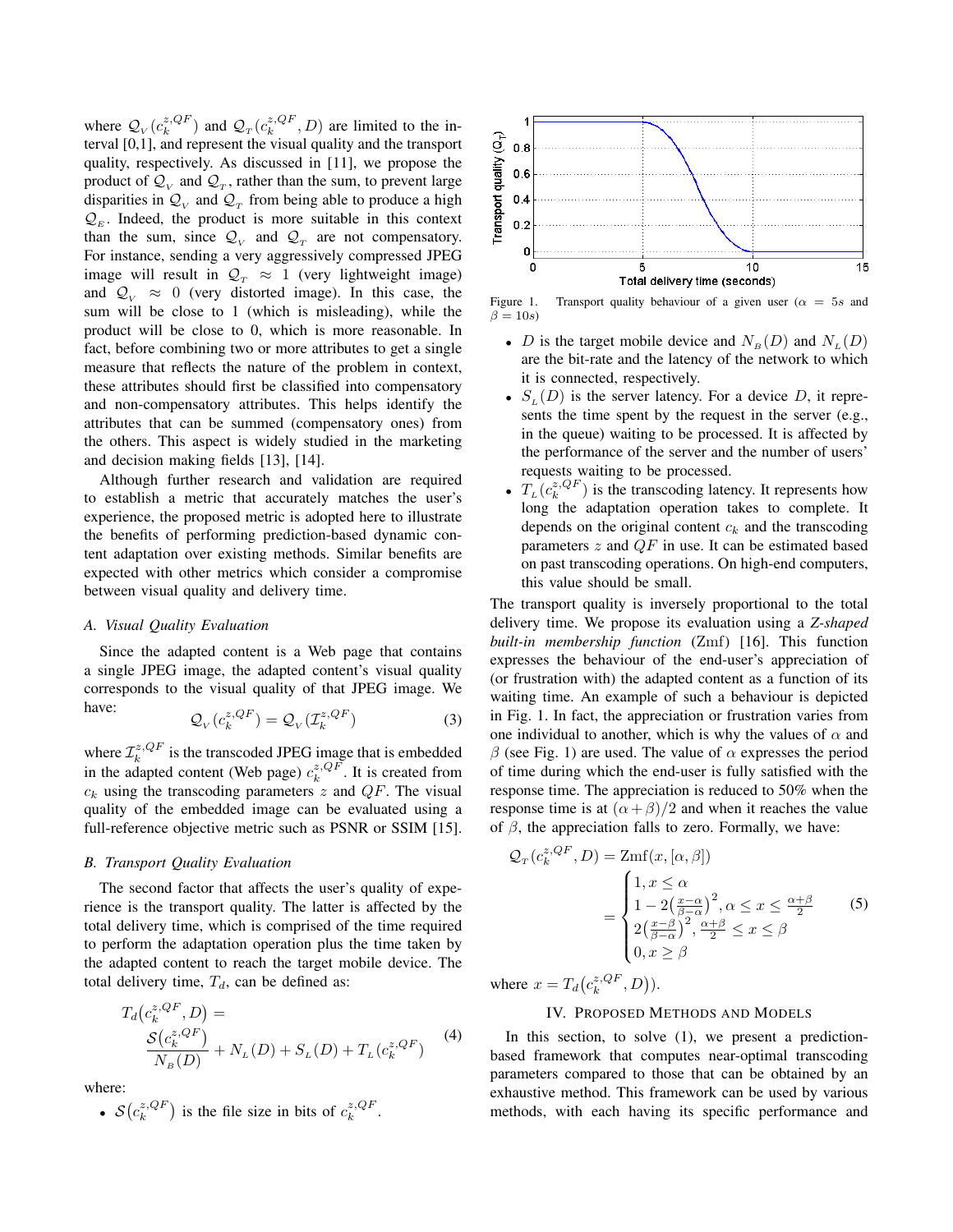complexity. The first method ,which is detailed in [11], is the most basic and dynamically estimates near-optimal transcoding parameters using predictors of transcoded JPEG image quality and file size [8]–[10]. These estimated parameters present some imprecisions, but represent a good starting point on which the other proposed methods improve. These methods are in fact variants of the first one, that improve the accuracy but at the price of increased complexity.

## *A. Method 1 - Estimation*

In this method [11], we estimate near-optimal transcoding parameters dynamically, without performing any transcoding operation in advance. Using the predicted quality of transcoded JPEG images subject to change of resolution and quality factor [8], we can estimate the visual quality of the adapted content's embedded image and consequently that of the adapted content (see (3)). Also, for a given mobile device D (when  $N_B(D)$ ,  $N_L(D)$  are known), we can use the predicted relative file size of transcoded JPEG images computed in [9], [10] to estimate the total delivery time (see  $(4)$ ) and the transport quality (see  $(5)$ ). Thus, we can estimate, for any set of parameters, the quality of experience of each adapted content  $\mathcal{Q}_E(c_k^{z,QF}, D)$ ; so, by solving (1), we can determine the near-optimal transcoding parameters. Using the predictors tabulated in [8]–[10], we therefore can estimate the resulting  $\mathcal{Q}_{E}(c_k^{z,QF}, D)$  associated with every set of transcoding parameters and select the best parameters, denoted  $z_1^*(c_k, D)$  and  $QF_1^*(c_k, D)$  (optimal parameters using method 1).

Note that in this paper as well as in [8]–[10], quantized values of  $z$  and  $QF$  were used instead of continuous ones in order to limit the parameters space. That is, using a granularity of  $\Delta z = 0.1$  and  $\Delta QF = 10$ , the quantized values of z and QF used were  $\tilde{z} \in \{0.1, 0.2, 0.3, \ldots, 1\}$ and  $QF \in \{10, 20, 30, \ldots, 100\}$ , respectively. The solution space thus consists of 100 distinct combinations of parameters. With such a solution space, an exhaustive method would perform 100 transcodings and select the best parameters  $z^*(c_k, D)$  and  $QF^*(c_k, D)$ . With the proposed method 1, instead, we estimate the optimal solution and perform a single transcoding operation. Since the estimates are not always accurate, other methods which improve on this one can be used, and are presented in the following sub-sections.

#### *B. Method 2 - Estimation and Interpolation*

In this method, we use the estimated optimal transcoding parameters  $z_1^*(c_k, D)$  and  $QF_1^*(c_k, D)$  and its estimated four nearest neighbors. We let the solution space be continuous, suppose that the optimal transcoding parameters are within the region covered by these five points, and model the quality of experience in this region by a bivariate quadratic function defined as:

$$
f(x, y) = ax^{2} + bx + cy^{2} + dy + e
$$
 (6)

where x and y represent z and  $QF$  in a continuous space, respectively. The optimal point is where the gradient is null:

$$
\frac{\partial f}{\partial x} = 2ax + b = 0, \ \frac{\partial f}{\partial y} = 2cy + d = 0 \tag{7}
$$

Using the estimated optimal point and its four estimated nearest neighbors, we compute the coefficients a, b, c, d, and e. Then, using (7), we compute the estimated interpolated optimal transcoding parameters  $z_I^*(c_k, D)$  and  $QF_I^*(c_k, D)$ . We expect the interpolated optimal point to be close to the actual optimal. Two adapted contents are created using the estimated and interpolated transcoding parameters, and the better one is selected as the near-optimal adapted content computed by this method. The optimal transcoding parameters obtained by this second method are thus:

$$
(z_2^*(c_k, D), QF_2^*(c_k, D)) =
$$
  
arg max  $Q_E(c_k^{z, QF}, D)$  (8)

with 
$$
\mathcal{N}_e^2 = \left\{ \begin{pmatrix} z, QF) \in \mathcal{N}_e^2 \\ (z_1^*(c_k, D), QF_1^*(c_k, D)), \\ (z_I^*(c_k, D), QF_I^*(c_k, D)) \end{pmatrix} \right\}
$$
(9)

In terms of complexity, this method requires 2 transcodings.

#### *C. Method 3 - Estimation and One-Step Diamond Search*

In this method, we use the estimated optimal adapted content (from method 1) and its four nearest neighbors. Contrary to method 2, these five points are transcoded versions rather than merely estimated, and the best among them is selected. The optimal transcoding parameters obtained by this third method are thus:

$$
(z_3^*(c_k, D), QF_3^*(c_k, D)) =
$$
  
arg max  $Q_E(c_k^{z, QF}, D)$   
 $(z, QF) \in \mathcal{N}_c^5$  (10)

where  $\mathcal{N}_e^5$  is a set containing 5 elements: the estimated optimal parameters and their four nearest neighbors. Thus:

$$
\mathcal{N}_e^5 = \left\{ (z_1^*(c_k, D), QF_1^*(c_k, D)), (z_1^*(c_k, D) \pm \Delta z, QF_1^*(c_k, D)), \qquad (11) (z_1^*(c_k, D), QF_1^*(c_k, D) \pm \Delta QF) \right\}
$$

Therefore, this method requires 5 transcoding operations.

#### *D. Method 4 - Estimation and Two-Steps Diamond Search*

In this method, we identify and create the estimated optimal point and its four nearest neighbors (as we did in method 3), and the optimal point is identified. If the estimated optimal point computed by method 1 is the same as the one computed by method 3, no further processing is performed and the estimated optimal parameters are  $(z_3^*(c_k, D), QF_3^*(c_k, D))$ . Otherwise,  $(z_3^*(c_k, D), QF_3^*(c_k, D))$  is used as a starting point and we identify and create its four nearest neighbors, one of which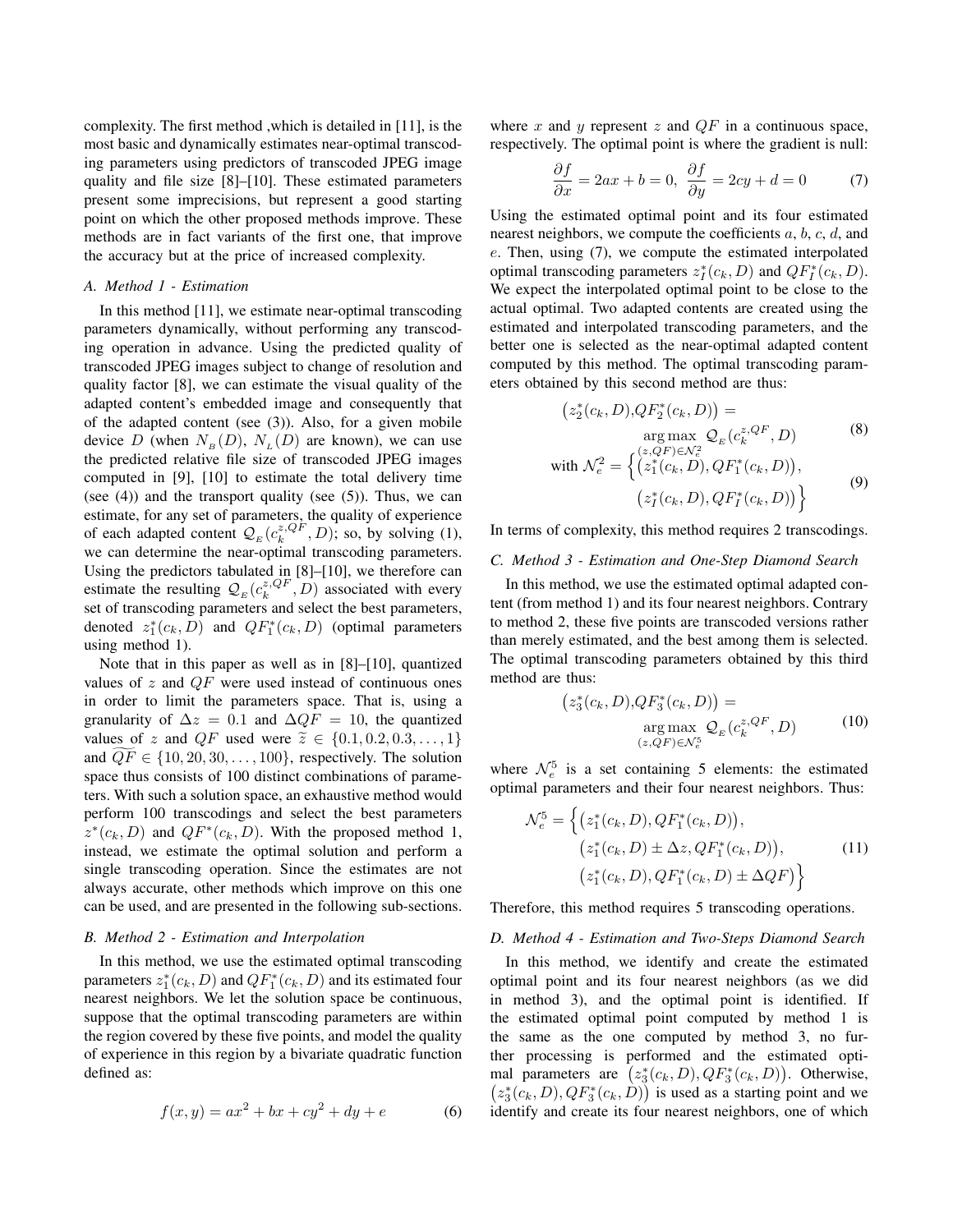was already created from method 3. The optimal one among them becomes the optimal point computed by this method. The optimal transcoding parameters obtained by this fourth method are thus:

$$
(z_4^*(c_k, D), QF_4^*(c_k, D)) = \underset{(z, QF) \in \mathcal{N}_c^{5,8}}{\arg \max} \mathcal{Q}_E(c_k^{z, QF}, D) \tag{12}
$$

where  $\mathcal{N}_e^{5,8}$  is the set of transcoding parameters used in this method (their number is of 5 or 8). It is given by:

$$
\mathcal{N}_e^{5,8} = \mathcal{N}_e^5 \cup \left\{ \left( z_3^*(c_k, D) \pm \Delta z, QF_3^*(c_k, D) \right), \right. \\ \left. \left( z_3^*(c_k, D), QF_3^*(c_k, D) \pm \Delta QF \right) \right\} \tag{13}
$$

The complexity of this method is either 5 or 8 transcoding operations. We have 5 transcodings ( $\mathcal{N}_e^5 = \mathcal{N}_e^{5,8}$ ) when  $(z_3^*(c_k, D), QF_3^*(c_k, D)) = (z_1^*(c_k, D), QF_1^*(c_k, D))$ , and 8 transcodings otherwise  $(\mathcal{N}_e^5 \subset \mathcal{N}_e^{5,8})$ .

# *E. Method 5 - Estimation and LRDU greedy search*

In this method, we start from the estimated optimal point from method 1 and explore its neighborhood, following a given pattern, until convergence is reached (that is, the  $\mathcal{Q}_E$  cannot be improved any further). We tested different patterns and found that for the problem at hand, following the LRDU (left-right-down-up) pattern improved the  $\mathcal{Q}_E$ significantly with the least number of transcodings compared to other patterns. Before detailing the LRDU greedy search method, let us review what are the left, right, down, and up nearest neighbors of a given point. For instance, the nearest neighbors of the estimated point of method 1 are given by:

Left neighbor: 
$$
(z_1^*(c_k, D) - \Delta z, QF_1^*(c_k, D))
$$
  
\nRight neighbor:  $(z_1^*(c_k, D) + \Delta z, QF_1^*(c_k, D))$   
\nUp neighbor:  $(z_1^*(c_k, D), QF_1^*(c_k, D) - \Delta QF)$   
\nDown neighbor:  $(z_1^*(c_k, D), QF_1^*(c_k, D) + \Delta QF)$ 

The pseudo-code of the proposed LRDU greedy algorithm is presented in Algorithm 1. As before, we start from the estimated optimal point  $(z_1^*(c_k, D), QF_1^*(c_k, D))$ . Then, we verify whether the left neighbor provides a better solution. If that is the case, we successively move to the left until there is no further improvement. Otherwise, we verify whether the right neighbor provides a better solution, and if so, we successively move to the right until there is no further improvement. The same process is then performed with the down and up directions. Each time a new point is evaluated, a new transcoding is performed. The optimal transcoding parameters obtained by this fifth method are thus:

$$
(z_5^*(c_k, D), QF_5^*(c_k, D)) = \underset{(z, QF) \in \mathcal{N}_e^{LRDU}}{\arg \max} \mathcal{Q}_E(c_k^{z, QF}, D) \tag{14}
$$

where  $\mathcal{N}_e^{LRDU}$  is the set of points evaluated in this method, which can vary greatly, depending on  $c_k$  and D.

1 function LRDU Search $(c_k, D)$ <sup>2</sup> begin  $3 \mid z \leftarrow z_1^*(c_k, D), QF \leftarrow QF_1^*(c_k, D)$ 4  $\mathcal{Q}_E \leftarrow \mathcal{Q}_E(c_k^{z, QF}, D)$  $\mathsf{s} \quad | \quad (z, QF, \mathcal{Q}_E) \leftarrow \mathsf{LR\_Search}(c_k, D, z, QF, \mathcal{Q}_E)$ 6  $(z, QF, Q_E) \leftarrow \text{DU\_Search}(c_k, D, z, QF, Q_E)$ <br>
return  $(z, QF, Q_E)$ return  $(z, QF, \mathcal{Q}_E)$ end s function LR\_Search $(c_k, D, z, QF, Q_E)$ <sup>9</sup> begin 10 if  $\mathcal{Q}_E(c_k^{z-\Delta z, QF}, D)) > \mathcal{Q}_E$  then 11  $\vert$   $\vert$   $(z, QF, \mathcal{Q}_E) \leftarrow$  search $(c_k, D, z, QF, \mathcal{Q}_E, -1, 0)$ else 12 **if**  $\mathcal{Q}_E(c_k^{z+\Delta z, QF}, D)) > \mathcal{Q}_E$  then 13  $\vert$   $\vert$   $(z, QF, \mathcal{Q}_E) \leftarrow$  $\mathsf{search}(c_k, D, z, QF, \mathcal{Q}_E, +1, 0)$ end end 14 **return**  $(z, QF, Q<sub>E</sub>)$ end 15 function DU\_Search $(c_k, D, z, QF, Q_E)$ <sup>16</sup> begin 17 if  $\mathcal{Q}_E(c_k^{z, QF + \Delta QF}, D)) > \mathcal{Q}_E$  then 18  $( z, QF, \mathcal{Q}_E ) \leftarrow \text{search}(c_k, D, z, QF, \mathcal{Q}_E, 0, +1)$ else 19 if  $\mathcal{Q}_E(c_k^{z, QF - \Delta QF}, D)) > \mathcal{Q}_E$  then 20  $\vert$   $\vert$   $(z, QF, \mathcal{Q}_E) \leftarrow$ search $(c_k, D, z, QF, \mathcal{Q}_E, 0, -1)$ end end 21 **return**  $(z, QF, Q_E)$ end 22 function search $(c_k, D, z_o, QF_o, \mathcal{Q}_E, \lambda_z, \lambda_{QF})$ <sup>23</sup> begin 24  $z \leftarrow z_o + \lambda_z \Delta z$ ,  $QF \leftarrow QF_o + \lambda_{QF} \Delta QF$ 25 while  $\mathcal{Q}_E(c_k^{z,QF},D)) > \mathcal{Q}_E$  do

<sup>26</sup> Q<sup>E</sup> ← Q<sup>E</sup> (c z,QF , D) k <sup>27</sup> z ← z + λz∆z, QF ← QF + λQF ∆QF end <sup>28</sup> return (z, QF, Q<sup>E</sup> ) end

Algorithm 1: LRDU greedy search pseudo-code

Theoretically, the number of transcoding operations can be very high. However, in practice, experimental results (see section VI) showed that the number of transcoding operations was between 4 and 7 and, on average, was 5.2. This is quite reasonable, since we took advantage of the prediction of the estimated transcoding parameters, which were very reliable. Unlike an exhaustive search, we start from an estimated point that is relatively close to the optimal. Thus, we are still in the same range of transcoding operations as with previous methods.

# V. EXPERIMENTAL SETUP

To demonstrate the effectiveness of the proposed dynamic framework and methods, a set of 120 OpenOffice Impress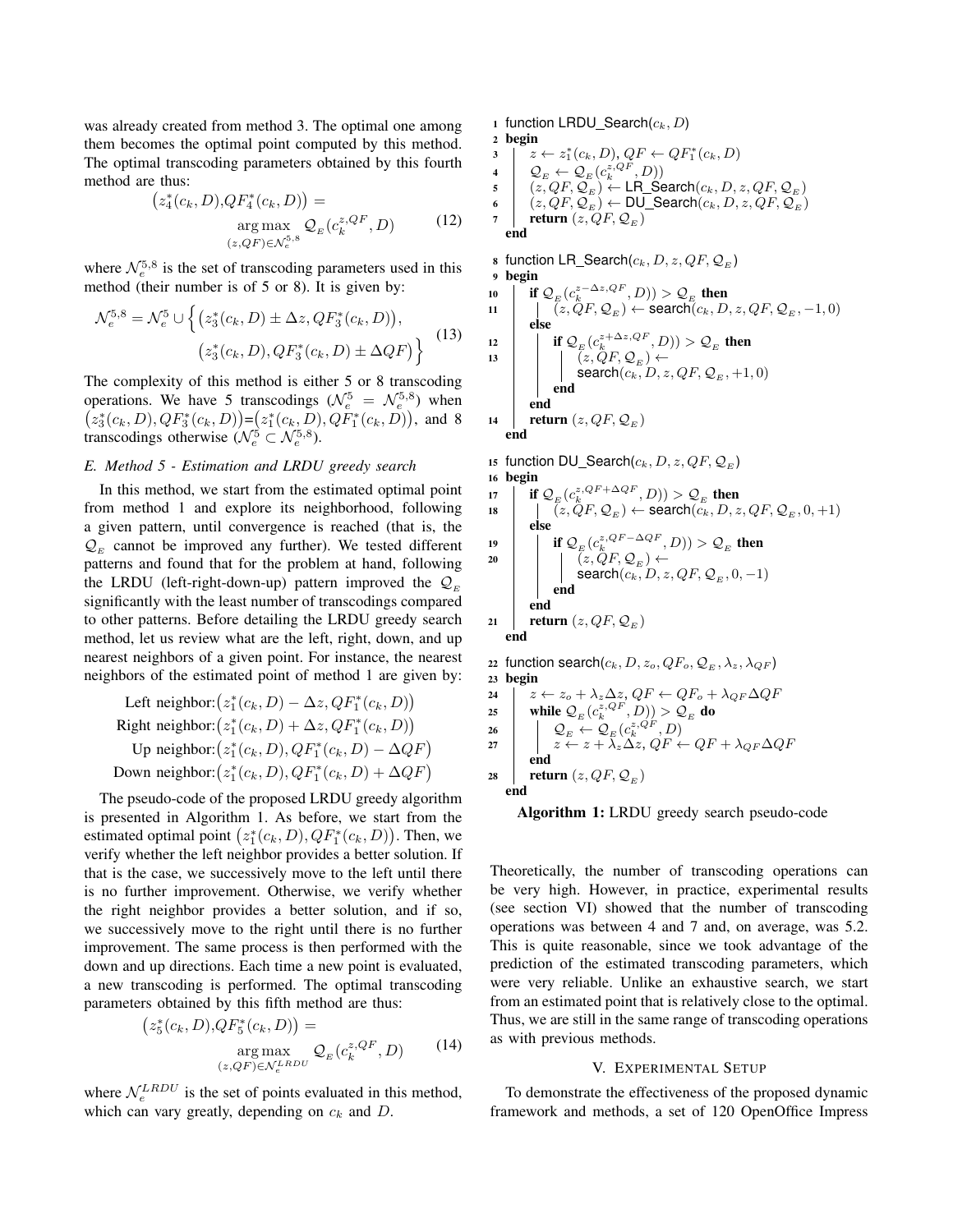presentations were created. To this end, we created a Javabased application that uses OpenOffice APIs (known under the name of UNO) to create these Impress documents [17]. To facilitate the validation, each presentation document was composed of one slide, with these slides themselves composed of text-boxes and images, and their positions set randomly. To span a wide variety of slide characteristics, quantized values, representing the percentage of areas occupied by images  $(I)$  and text-boxes  $(T)$ , were used as follows:

$$
I \in \{0\%, 10\%, 20\%, \dots, 100\%\}
$$
  

$$
T \in \{0\%, 10\%, 20\%, \dots, 100\%\}
$$

Let  $V$  be this set of slide documents.

We wanted to create a set of optimally adapted contents, using an exhaustive method, to be used as references (ideal targets to attain). These optimally adapted contents would be used to evaluate the performance of various methods. To that end, using the OpenOffice HTML filter (the JPEGbased version), a set of Web pages were created by varying the transcoding parameters values  $\tilde{z} \in \{0.1, 0.2, 0.3, \dots 1\}$ and  $QF \in \{10, 20, 30, \ldots, 100\}$ . Let D be a target mobile device with a resolution of  $640 \times 360$ , and connected to a communication network characterized by:  $N_B (D) = 50$ kbps and  $N_L(D) = 3$ ms. To compute the  $\mathcal{Q}_E$  of these adapted contents,  $\mathcal{Q}_{V}$  and  $\mathcal{Q}_{T}$  were evaluated.

The adapted content visual quality,  $\mathcal{Q}_{V}$ , was computed using SSIM [15]. To evaluate the quality of a transcoded image, SSIM requires both the original image and its transcoded version. In our case, we had a slide and not an image. Therefore, for each slide, we created a JPEG image using  $z = 1$  and  $QF = 80$  to be used as original images. Moreover, to use SSIM, we needed to provide a resolution at which the two images (original and transcoded) should be scaled for comparison. Since the slides are to be rendered on D and their default resolution, as rendered on PC by OpenOffice, was  $1058 \times 794$ , the resolution to be used by SSIM can be determined, following the methodology of [8], by: min  $\left(\frac{640}{1058}, \frac{360}{794}\right) \approx 45\%$ . This suggests a comparison of images at a resolution of 40% of the original image resolution ( $\tilde{z} = 0.4$ ). Therefore, (3) becomes:

$$
\mathcal{Q}_{V}(c_{k}^{z,QF}) = SSIM_{0.4}(\mathcal{I}_{k}^{1,80}, \mathcal{I}_{k}^{z,QF})
$$
 (15)

Note that, the SSIM index exhibits a highly non-linear relationship with the MOS (Mean Opinion Score), which represents a true measure of the human perception of image quality [18]. Therefore, to address the third element regarding the  $Q_{E}$  design [12] (see section III), the computed SSIM values were not used directly, but rather, were converted into their corresponding continuous MOS values.

Now, we turn to the evaluation of the  $\mathcal{Q}_T$  and  $\mathcal{Q}_E$  of these adapted contents. Let us suppose that the appreciation of the end-user's of this mobile phone regarding the waiting time is determined by  $\alpha = 5s$  and  $\beta = 10s$  (see Fig. 1) [19], [20]. Since the file size prediction error in [9] can reach

15% and  $\mathcal{Q}_E$  is highly sensitive to the delivery time, we are increasing the predicted file size by 15% to ensure that the transcoded file size will not lead to drastically lower  $\mathcal{Q}_T$ than predicted (we sacrifice the quality slightly to ensure a good  $\mathcal{Q}_T$  as it is much more sensitive to the file size). To facilitate the validation, the values of  $S_L(D)$  and  $T_L(c_k^{z,QF})$ (see (4)) were set to zero. Thus, using these values and the target mobile device's characteristics  $(N_B(D)$  and  $N_L(D)$ ), the  $\mathcal{Q}_T$  and  $\mathcal{Q}_E$  of each adapted content, was computed, using all possible parameters  $\tilde{z}$  and  $\tilde{Q}F$ , and the optimal was determined by solving (1). That is, for each original content  $c_k$  (slide), its optimal adapted version, using the exhaustive method, was computed and stored in vector  $W_{E,k}^*$  defined, as follows:

$$
W_{E,k}^{*} = \left[c_k, z^*(c_k, D), QF^*(c_k, D), \mathcal{Q}_E(c_k^{z^*(c_k, D), QF^*(c_k, D)}, D)\right]
$$

Besides, to show the behavior of the FQF (fixed quality factor) method, we computed its transcoding parameters using a fixed quality factor of 80 and a scaling parameter of 0.4, which corresponds to the resolution of D. Again, for each original content  $c_k$ , we used these parameters to create its corresponding adapted content, computed its  $\mathcal{Q}_E$ and stored all the information in a vector as follows:

$$
W_{FQF,k}^{*} = \left[c_k, 0.4, 80, \mathcal{Q}_E(c_k^{0.4, 80}, D)\right]
$$

# VI. EXPERIMENTAL RESULTS AND DISCUSSION

Using the proposed framework, for each method and for each original content  $c_k$  of the set V, the near-optimal transcoding parameters were computed and used to create their corresponding adapted content versions. For each of these adapted contents, the  $\mathcal{Q}_E$  was computed. The data obtained by each method was stored in its corresponding vectors. For method  $i$  and content  $c_k$ , we have:

$$
W_{i,k}^* = \left[c_k, z_{i,k}^*, QF_{i,k}^*, \mathcal{Q}_E(c_k^{z_{i,k}^*, QF_{i,k}^*}, D)\right]
$$

where  $z_{i,k}^* = z_i^*(c_k, D)$  and  $QF_{i,k}^* = QF_i^*(c_k, D)$ .

For each slide  $c_k$ , the near-optimal  $\mathcal{Q}_E$  obtained by each method as well as those computed by the exhaustive (from  $W_{E,k}^*$ ) and FQF (from  $W_{FQF,k}^*$ ) methods were plotted. To make this visible, all the  $Q_E$  obtained were sorted according to those of the exhaustive method, as shown in Fig. 2. On the whole, the proposed methods have a  $\mathcal{Q}_E$  close to that of the exhaustive method. However, the  $\mathcal{Q}_E$  obtained by the FQF method is very variable, and this is highly visible for lower values of optimal  $Q<sub>E</sub>$ . FQF is especially problematic for large documents and low network bitrates.

Now, to show the improvements brought by methods 2 to 5 over method 1, the relative gains in  $\mathcal{Q}_E$  were computed. The gain for content  $c_k$  and method i is computed as follows:

$$
\frac{\mathcal{Q}_{E}(c_{k}^{z_{i}^{*}(c_{k},D),QF_{i}^{*}(c_{k},D)},D)-\mathcal{Q}_{E}(c_{k}^{z_{1}^{*}(c_{k},D),QF_{1}^{*}(c_{k},D)},D)}{\mathcal{Q}_{E}(c_{k}^{z_{1}^{*}(c_{k},D),QF_{1}^{*}(c_{k},D)},D)}\times100\%
$$

The computed  $\mathcal{Q}_E$  relative gains were plotted as scattered points, as depicted in Fig. 3. The sub-figures 3(a), 3(b), 3(c)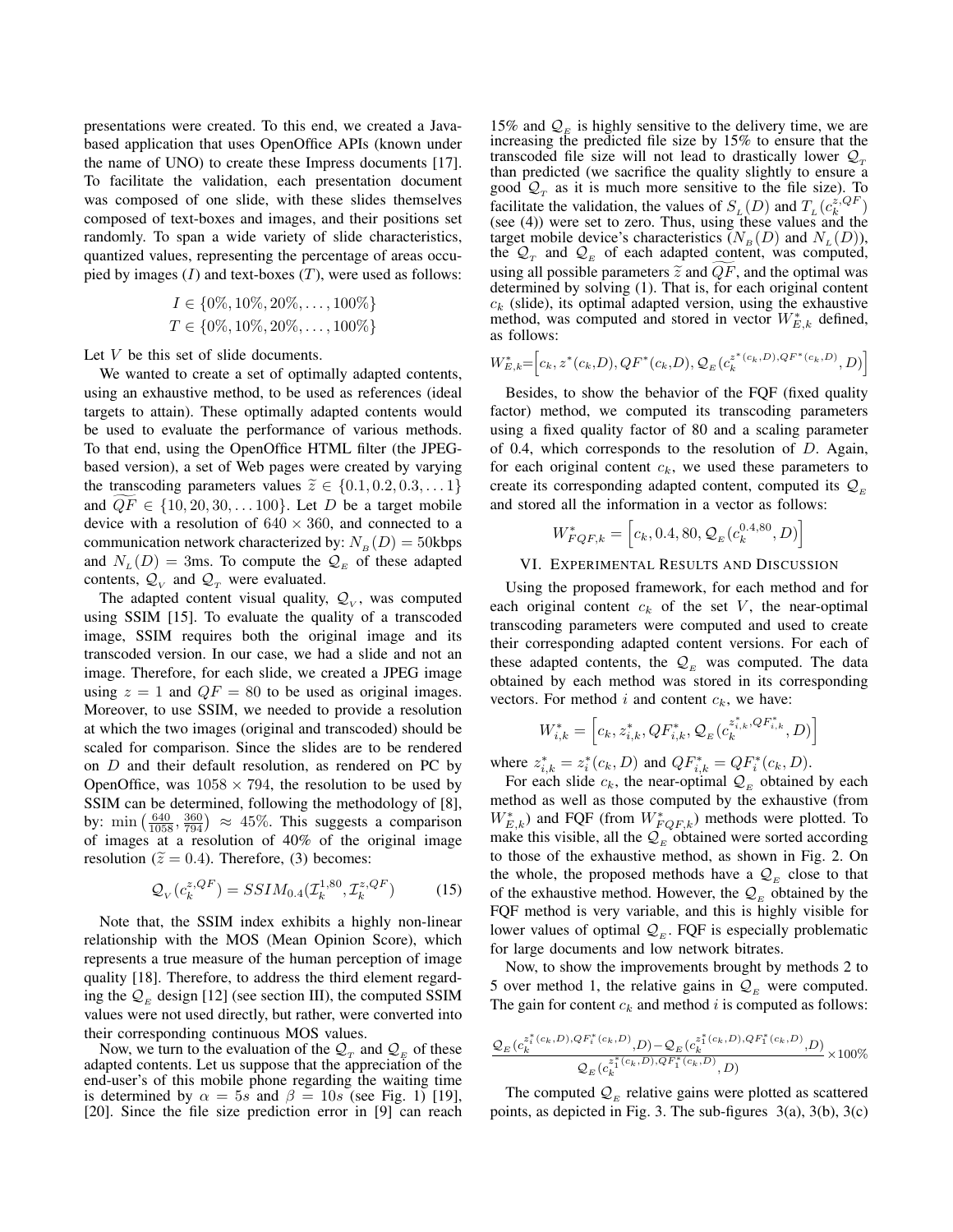

Figure 2.  $\mathcal{Q}_E$  obtained by each method vs. that obtained by the exhaustive and FQF methods. The slides are sorted according to the exhaustive  $\mathcal{Q}_E$ <br>30



Figure 3. Obtained  $\mathcal{Q}_E$  relative gains for methods 2, 3, 4, and 5 with respect to method 1. (a) Method 2 - Estimation and interpolation, (b) Method 3 - Estimation and one-step diamond search, (c) Method 4 - Estimation and two-steps diamond search, (d) Method 5 - Estimation and LRDU greedy search

and 3(d) show the  $Q_E$  relative gain obtained by methods 2, 3, 4 and 5, respectively. The diagonal line represents the target relative gains, which were computed from the computed optimal adapted contents  $(W_{E,k}^*)$ . The scattered points represent the different slides, and their positions indicate the obtained relative gain vs. the target relative gain.

Another view that shows the number of documents whose computed  $\mathcal{Q}_E$  was improved by the proposed methods is depicted in Fig. 4. To show this aspect graphically, the  $\mathcal{Q}_E$  range has been split into 10 bins ([0,0.1],  $[0.1, 02], \ldots, [0.9, 1]$ , and the documents that are in the same  $\mathcal{Q}_{E}$  bin were counted and their numbers plotted as a histogram. The figure shows that, using the FQF method, almost 25% of the documents are present in the first three bins (poor image quality bins), while these bins are empty for the other methods (ours in addition to the exhaustive one). For the FQF method, unlike the other methods, there is very few documents in the last bin (best image quality



Figure 4. Performance of each method by  $\mathcal{Q}_E$  slices of 10%

bin). This is also visible in Fig. 2 for very low or very high  $\mathcal{Q}_E$ . Besides, this figure shows a comparison between the proposed methods in terms of accuracy compared to the exhaustive method. Note that, except for method 4, the higher the complexity of the method in use the higher the accuracy (the number of documents in each bin gets closer to that of the exhaustive method).

In Fig. 5, the percentage of average  $Q_{E}$  obtained by each method, compared to that obtained by the exhaustive method, versus the average complexity of these methods, are plotted. On average, the  $\mathcal{Q}_E$  obtained by method 1 (prediction only) is close to that obtained by the exhaustive method (94%) and is even closer when the other methods are used (from 94% to 97%). Method 5 reached 97%, which is 3% far from optimality with a complexity of close to 5 operations.

Though the average improvement in  $\mathcal{Q}_E$  obtained by methods 2 to 5 is relatively small, this figure hides the fact that the obtained  $\mathcal{Q}_E$  follows that needed to reach the optimal  $Q<sub>E</sub>$ . This is shown by Fig. 3, in which we see that when the target's relative gain is bigger, the improvement obtained is also bigger; conversely, the average relative gain is small because for some slides, the target gain is also small as well. It is also justified by the fact that the  $\mathcal{Q}_E$  obtained by method 1 is around 94%, which is already good. Fig. 3 is very interesting as it shows that, using these methods, we can reach the optimal  $Q<sub>E</sub>$  for a large number of slides, especially using method 5 (the scattered points that are on the diagonal line). Statistically speaking, from the set of documents  $V$ , 14% and 29% of them reached optimality when methods 1 and 5 were used, respectively. Also, the average deviation from optimality for the proposed methods ranged from 6% to 3%, with a complexity varying from 1 to 5 transcoding operations.

Lastly, note that the scenario presented in this paper is rather conservative. From Fig. 2, we can see that the delivery time is problematic for only about 33% of the slides, where we see the FQF method performing very poorly (obviously the transport is problematic since FQF always yields good visual quality by setting  $QF = 80$ ). If